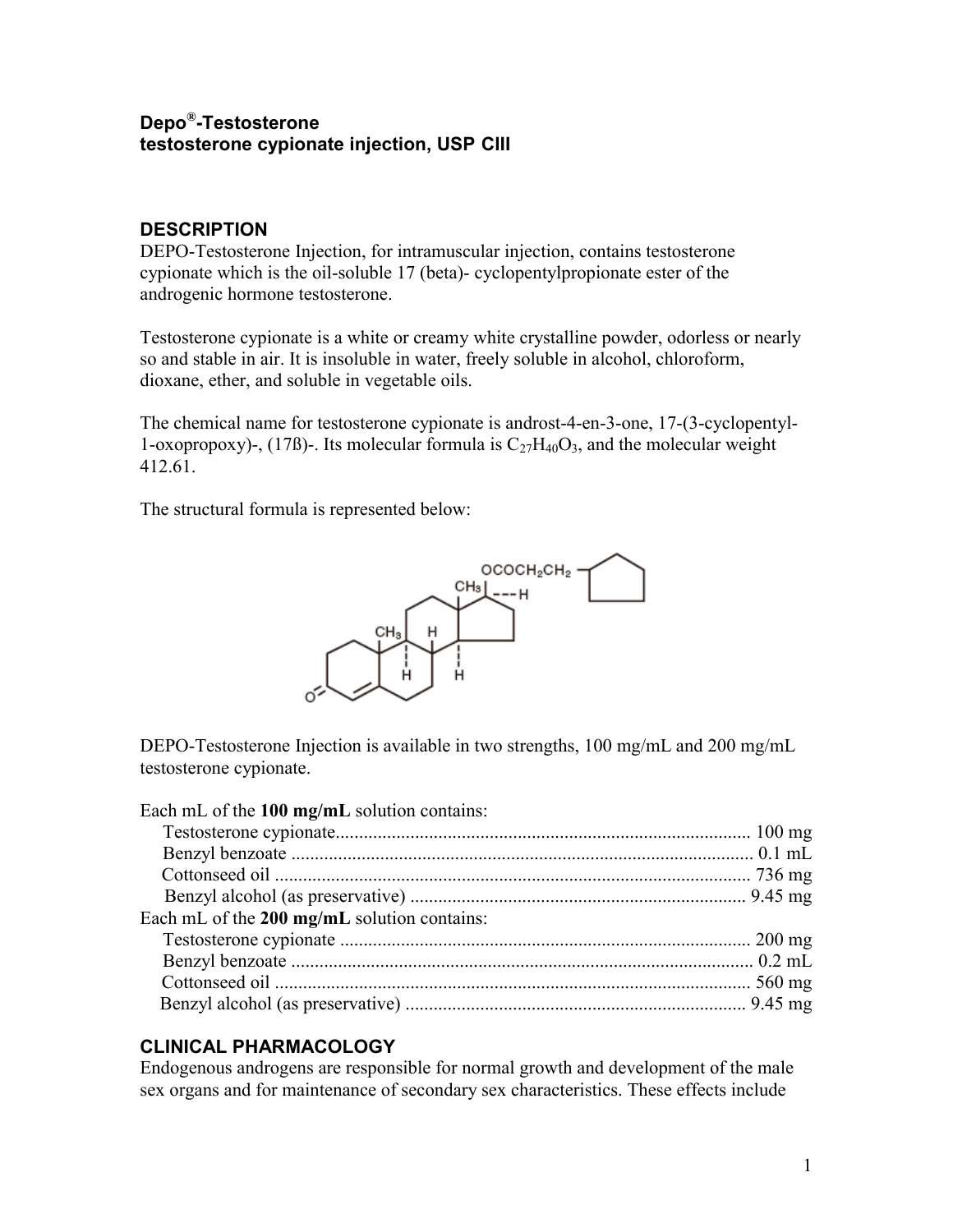growth and maturation of the prostate, seminal vesicles, penis, and scrotum; development of male hair distribution, such as beard, pubic, chest, and axillary hair; laryngeal enlargement, vocal cord thickening, and alterations in body musculature and fat distribution. Drugs in this class also cause retention of nitrogen, sodium, potassium, and phosphorous, and decreased urinary excretion of calcium. Androgens have been reported to increase protein anabolism and decrease protein catabolism. Nitrogen balance is improved only when there is sufficient intake of calories and protein.

Androgens are responsible for the growth spurt of adolescence and for eventual termination of linear growth, brought about by fusion of the epiphyseal growth centers. In children, exogenous androgens accelerate linear growth rates, but may cause disproportionate advancement in bone maturation. Use over long periods may result in fusion of the epiphyseal growth centers and termination of the growth process. Androgens have been reported to stimulate production of red blood cells by enhancing production of erythropoietic stimulation factor.

During exogenous administration of androgens, endogenous testosterone release is inhibited through feedback inhibition of pituitary luteinizing hormone (LH). At large doses of exogenous androgens, spermatogenesis may also be suppressed through feedback inhibition of pituitary follicle stimulating hormone (FSH).

There is a lack of substantial evidence that androgens are effective in fractures, surgery, convalescence, and functional uterine bleeding.

#### **Pharmacokinetics**

Testosterone esters are less polar than free testosterone. Testosterone esters in oil injected intramuscularly are absorbed slowly from the lipid phase; thus, testosterone cypionate can be given at intervals of two to four weeks.

Testosterone in plasma is 98 percent bound to a specific testosterone-estradiol binding globulin, and about 2 percent is free. Generally, the amount of this sex-hormone binding globulin in the plasma will determine the distribution of testosterone between free and bound forms, and the free testosterone concentration will determine its half-life.

About 90 percent of a dose of testosterone is excreted in the urine as glucuronic and sulfuric acid conjugates of testosterone and its metabolites; about 6 percent of a dose is excreted in the feces, mostly in the unconjugated form. Inactivation of testosterone occurs primarily in the liver. Testosterone is metabolized to various 17-keto steroids through two different pathways.

The half-life of testosterone cypionate when injected intramuscularly is approximately eight days.

In many tissues the activity of testosterone appears to depend on reduction to dihydrotestosterone, which binds to cytosol receptor proteins. The steroid-receptor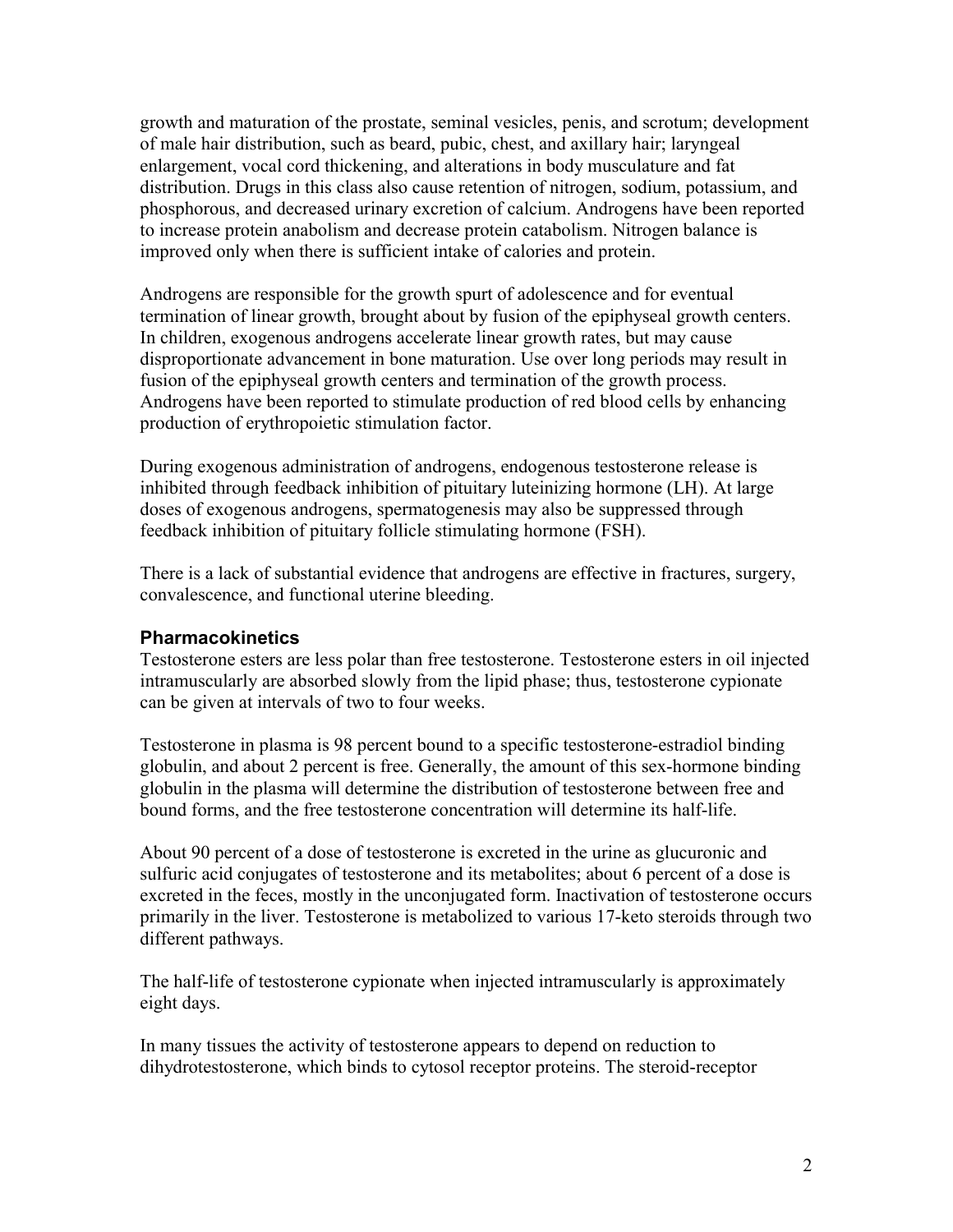complex is transported to the nucleus where it initiates transcription events and cellular changes related to androgen action.

## **INDICATIONS AND USAGE**

DEPO-Testosterone Injection is indicated for replacement therapy in the male in conditions associated with symptoms of deficiency or absence of endogenous testosterone.

1. Primary hypogonadism (congenital or acquired)-testicular failure due to cryptorchidism, bilateral torsion, orchitis, vanishing testis syndrome; or orchidectomy.

2. Hypogonadotropic hypogonadism (congenital or acquired) - gonadotropin or LHRH deficiency, or pituitary-hypothalamic injury from tumors, trauma, or radiation.

Safety and efficacy of DEPO-Testosterone (testosterone cypionate) in men with "agerelated hypogonadism" (also referred to as "late-onset hypogonadism") have not been established.

# **CONTRAINDICATIONS**

- 1. Known hypersensitivity to the drug
- 2. Males with carcinoma of the breast
- 3. Males with known or suspected carcinoma of the prostate gland
- 4. Women who are pregnant (see PRECAUTIONS, Pregnancy)
- 5. Patients with serious cardiac, hepatic or renal disease (see WARNINGS)

# **WARNINGS**

Hypercalcemia may occur in immobilized patients. If this occurs, the drug should be discontinued.

Prolonged use of high doses of androgens (principally the  $17-\alpha$  alkyl-androgens) has been associated with development of hepatic adenomas, hepatocellular carcinoma, and peliosis hepatis —all potentially life-threatening complications.

Geriatric patients treated with androgens may be at an increased risk of developing prostatic hypertrophy and prostatic carcinoma although conclusive evidence to support this concept is lacking.

There have been postmarketing reports of venous thromboembolic events, including deep vein thrombosis (DVT) and pulmonary embolism (PE), in patients using testosterone products, such as testosterone cypionate. Evaluate patients who report symptoms of pain, edema, warmth and erythema in the lower extremity for DVT and those who present with acute shortness of breath for PE. If a venous thromboembolic event is suspected, discontinue treatment with testosterone cypionate and initiate appropriate workup and management.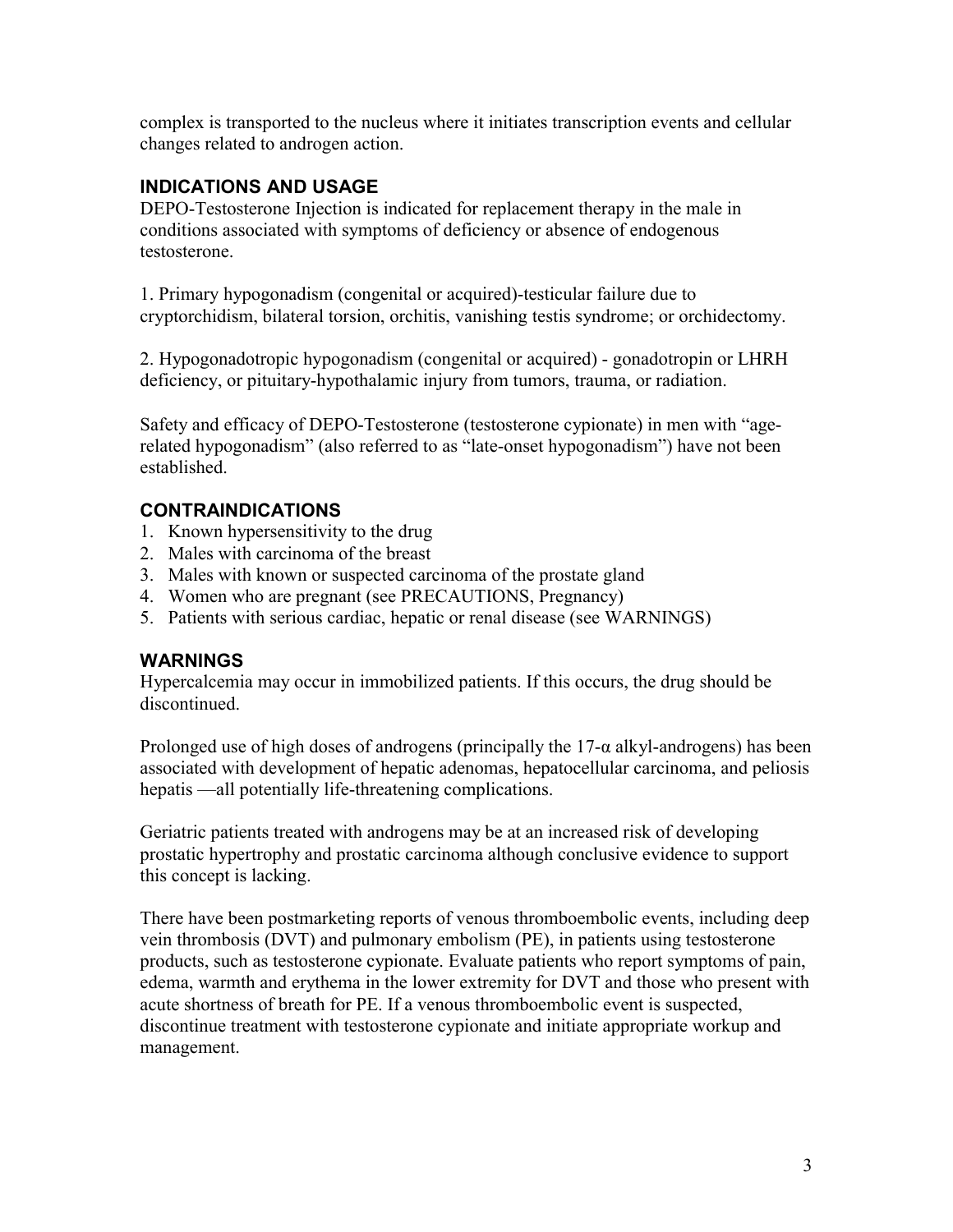Long term clinical safety trials have not been conducted to assess the cardiovascular outcomes of testosterone replacement therapy in men. To date, epidemiologic studies and randomized controlled trials have been inconclusive for determining the risk of major adverse cardiovascular events (MACE), such as non-fatal myocardial infarction, nonfatal stroke, and cardiovascular death, with the use of testosterone compared to non-use. Some studies, but not all, have reported an increased risk of MACE in association with use of testosterone replacement therapy in men. Patients should be informed of this possible risk when deciding whether to use or to continue to use DEPO-Testosterone (testosterone cypionate).

Testosterone has been subject to abuse, typically at doses higher than recommended for the approved indication and in combination with other anabolic androgenic steroids. Anabolic androgenic steroid abuse can lead to serious cardiovascular and psychiatric adverse reactions (see DRUG ABUSE AND DEPENDENCE).

If testosterone abuse is suspected, check serum testosterone concentrations to ensure they are within therapeutic range. However, testosterone levels may be in the normal or subnormal range in men abusing synthetic testosterone derivatives. Counsel patients concerning the serious adverse reactions associated with abuse of testosterone and anabolic androgenic steroids. Conversely, consider the possibility of testosterone and anabolic androgenic steroid abuse in suspected patients who present with serious cardiovascular or psychiatric adverse events.

Edema, with or without congestive heart failure, may be a serious complication in patients with pre-existing cardiac, renal or hepatic disease.

Gynecomastia may develop and occasionally persists in patients being treated for hypogonadism.

The preservative benzyl alcohol has been associated with serious adverse events, including the "gasping syndrome", and death in pediatric patients. Although normal therapeutic doses of this product ordinarily deliver amounts of benzyl alcohol that are substantially lower than those reported in association with the "gasping syndrome", the minimum amount of benzyl alcohol at which toxicity may occur is not known. The risk of benzyl alcohol toxicity depends on the quantity administered and the liver and kidneys' capacity to detoxify the chemical. Premature and low-birth weight infants may be more likely to develop toxicity.

Androgen therapy should be used cautiously in healthy males with delayed puberty. The effect on bone maturation should be monitored by assessing bone age of the wrist and hand every 6 months. In children, androgen treatment may accelerate bone maturation without producing compensatory gain in linear growth. This adverse effect may result in compromised adult stature. The younger the child the greater the risk of compromising final mature height.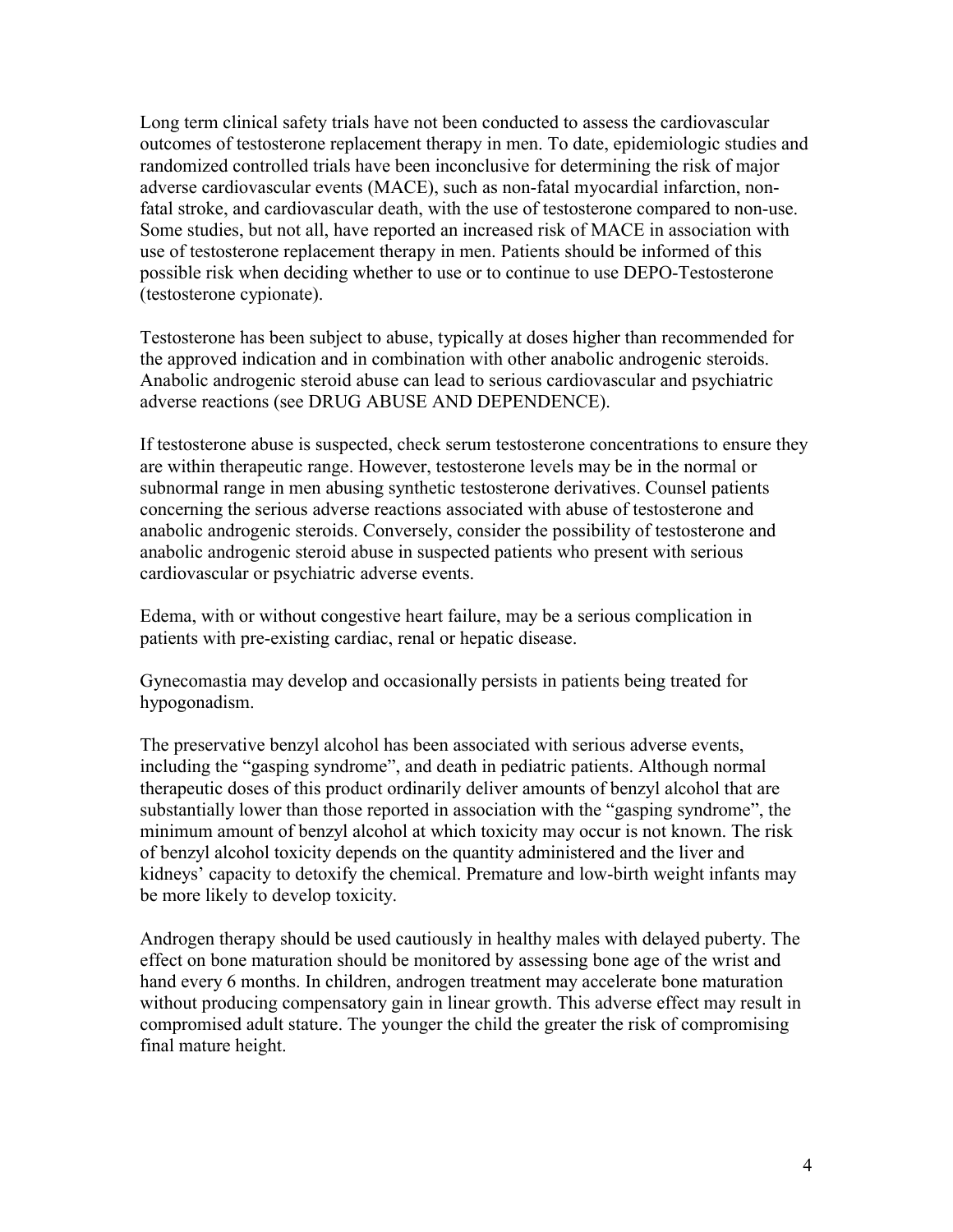This drug has not been shown to be safe and effective for the enhancement of athletic performance. Because of the potential risk of serious adverse health effects, this drug should not be used for such purpose.

# **PRECAUTIONS**

## **General**

Patients with benign prostatic hypertrophy may develop acute urethral obstruction. Priapism or excessive sexual stimulation may develop. Oligospermia may occur after prolonged administration or excessive dosage. If any of these effects appear, the androgen should be stopped and if restarted, a lower dosage should be utilized.

Testosterone cypionate should not be used interchangeably with testosterone propionate because of differences in duration of action.

Testosterone cypionate *is not* for intravenous use.

## **Information for patients**

Patients should be instructed to report any of the following: nausea, vomiting, changes in skin color, ankle swelling, too frequent or persistent erections of the penis.

## **Laboratory tests**

Hemoglobin and hematocrit levels (to detect polycythemia) should be checked periodically in patients receiving long-term androgen administration.

Serum cholesterol may increase during androgen therapy.

# **Drug interactions**

Androgens may increase sensitivity to oral anticoagulants. Dosage of the anticoagulant may require reduction in order to maintain satisfactory therapeutic hypoprothrombinemia.

Concurrent administration of oxyphenbutazone and androgens may result in elevated serum levels of oxyphenbutazone.

In diabetic patients, the metabolic effects of androgens may decrease blood glucose and, therefore, insulin requirements.

# **Drug/Laboratory test Interferences**

Androgens may decrease levels of thyroxine-binding globulin, resulting in decreased total  $T_4$  serum levels and increased resin uptake of  $T_3$  and  $T_4$ . Free thyroid hormone levels remain unchanged, however, and there is no clinical evidence of thyroid dysfunction.

# **Carcinogenesis**

#### Animal data

Testosterone has been tested by subcutaneous injection and implantation in mice and rats. The implant induced cervical-uterine tumors in mice, which metastasized in some cases.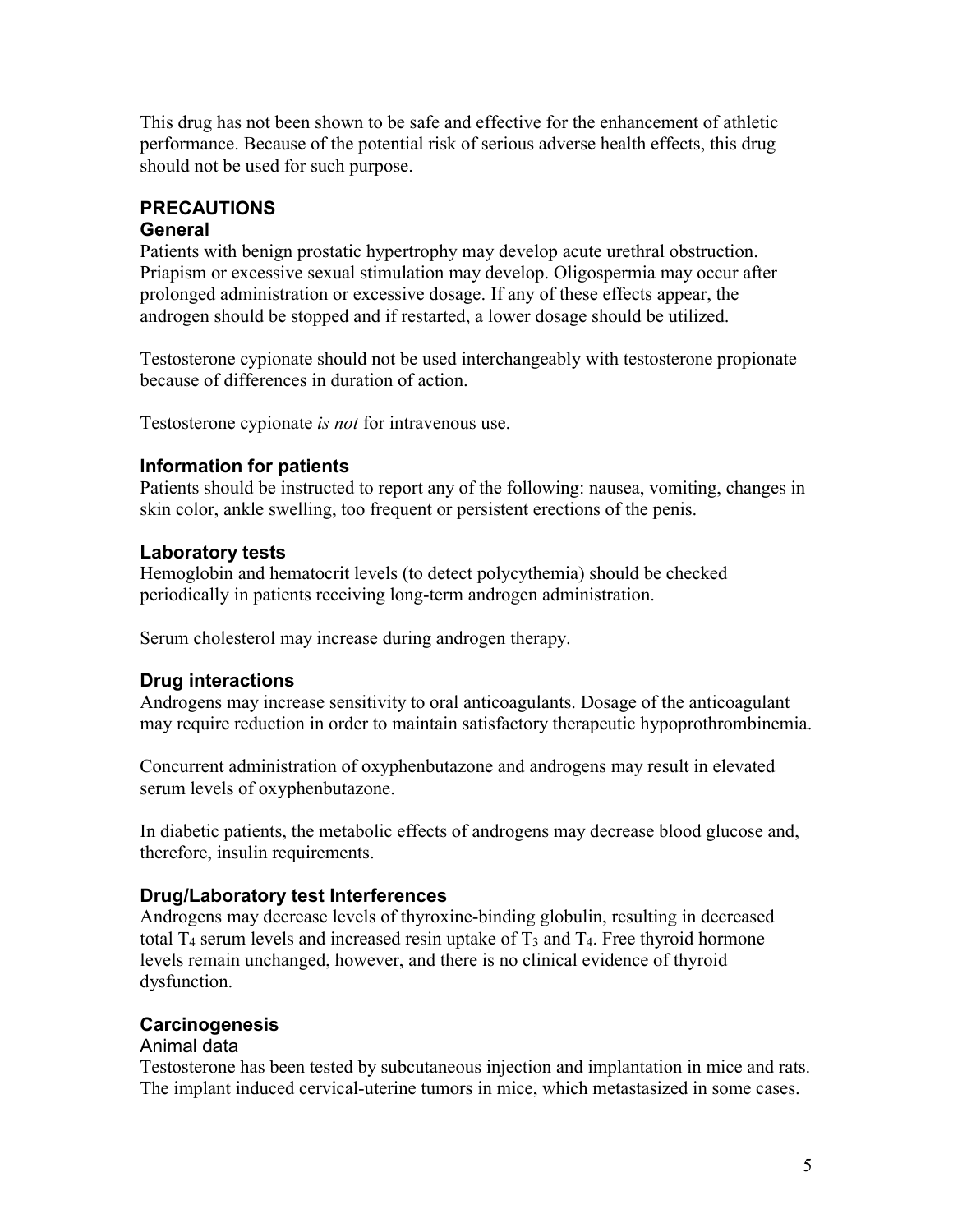There is suggestive evidence that injection of testosterone into some strains of female mice increases their susceptibility to hepatoma. Testosterone is also known to increase the number of tumors and decrease the degree of differentiation of chemically induced carcinomas of the liver in rats.

#### Human data

There are rare reports of hepatocellular carcinoma in patients receiving long-term therapy with androgens in high doses. Withdrawal of the drugs did not lead to regression of the tumors in all cases.

Geriatric patients treated with androgens may be at an increased risk of developing prostatic hypertrophy and prostatic carcinoma although conclusive evidence to support this concept is lacking.

#### **Pregnancy**

#### Teratogenic Effects

The use of testosterone in women who are pregnant is contraindicated. Testosterone is teratogenic and may cause fetal harm. Testosterone is known to cause virilization of the female fetus when administrated to pregnant women.

Benzyl alcohol can cross the placenta. See WARNINGS.

#### **Nursing mothers**

DEPO-Testosterone is not recommended for use in nursing mothers.

#### **Pediatric use**

Safety and effectiveness in pediatric patients below the age of 12 years have not been established.

#### **ADVERSE REACTIONS**

The following adverse reactions in the male have occurred with some androgens:

Endocrine and urogenital: Gynecomastia and excessive frequency and duration of penile erections. Oligospermia may occur at high dosages.

Skin and appendages: Hirsutism, male pattern of baldness, seborrhea, and acne.

Cardiovascular Disorders: myocardial infarction, stroke.

Fluid and electrolyte disturbances: Retention of sodium, chloride, water, potassium, calcium, and inorganic phosphates.

Gastrointestinal: Nausea, cholestatic jaundice, alterations in liver function tests, rarely hepatocellular neoplasms and peliosis hepatis (see WARNINGS).

Hematologic: Suppression of clotting factors II, V, VII, and X, bleeding in patients on concomitant anticoagulant therapy, and polycythemia.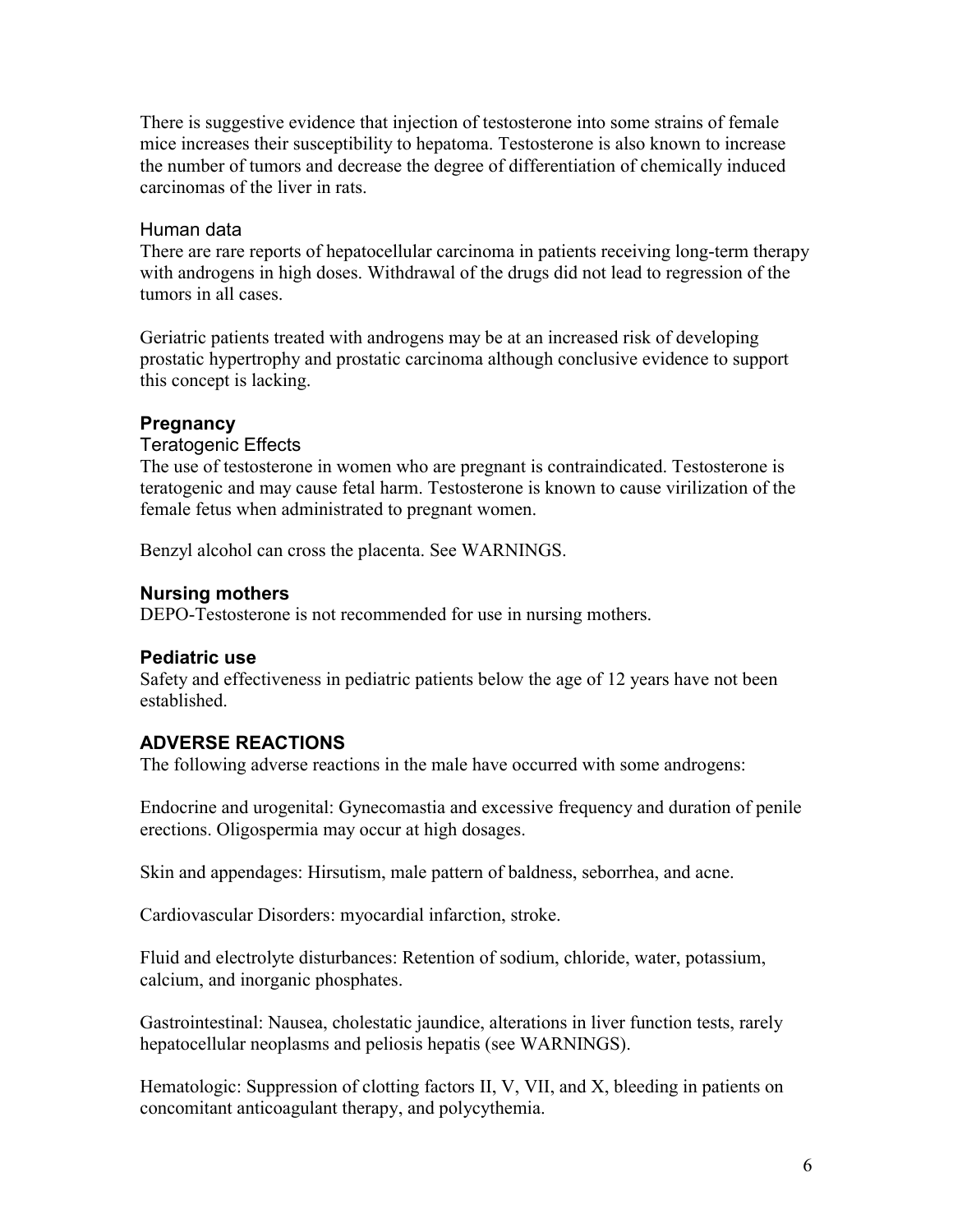Nervous system: Increased or decreased libido, headache, anxiety, depression, and generalized paresthesia.

Allergic: Hypersensitivity, including skin manifestations and anaphylactoid reactions.

Vascular disorders: Venous thromboembolism.

Special senses: Rare cases of central serous chorioretinopathy (CSCR).

Miscellaneous: Inflammation and pain at the site of intramuscular injection.

### **DRUG ABUSE AND DEPENDENCE Controlled Substance**

DEPO-Testosterone Injection contains testosterone, a Schedule III controlled substance in the Controlled Substances Act.

## **Abuse**

Drug abuse is intentional non-therapeutic use of a drug, even once, for its rewarding psychological and physiological effects. Abuse and misuse of testosterone are seen in male and female adults and adolescents. Testosterone, often in combination with other anabolic androgenic steroids (AAS), and not obtained by prescription through a pharmacy, may be abused by athletes and bodybuilders. There have been reports of misuse by men taking higher doses of legally obtained testosterone than prescribed and continuing testosterone despite adverse events or against medical advice.

#### Abuse-Related Adverse Reactions

Serious adverse reactions have been reported in individuals who abuse anabolic androgenic steroids and include cardiac arrest, myocardial infarction, hypertrophic cardiomyopathy, congestive heart failure, cerebrovascular accident, hepatotoxicity, and serious psychiatric manifestations, including major depression, mania, paranoia, psychosis, delusions, hallucinations, hostility and aggression.

The following adverse reactions have also been reported in men: transient ischemic attacks, convulsions, hypomania, irritability, dyslipidemias, testicular atrophy, subfertility, and infertility.

The following additional adverse reactions have been reported in women: hirsutism, virilization, deepening of voice, clitoral enlargement, breast atrophy, male-pattern baldness, and menstrual irregularities.

The following adverse reactions have been reported in male and female adolescents: premature closure of bony epiphyses with termination of growth, and precocious puberty.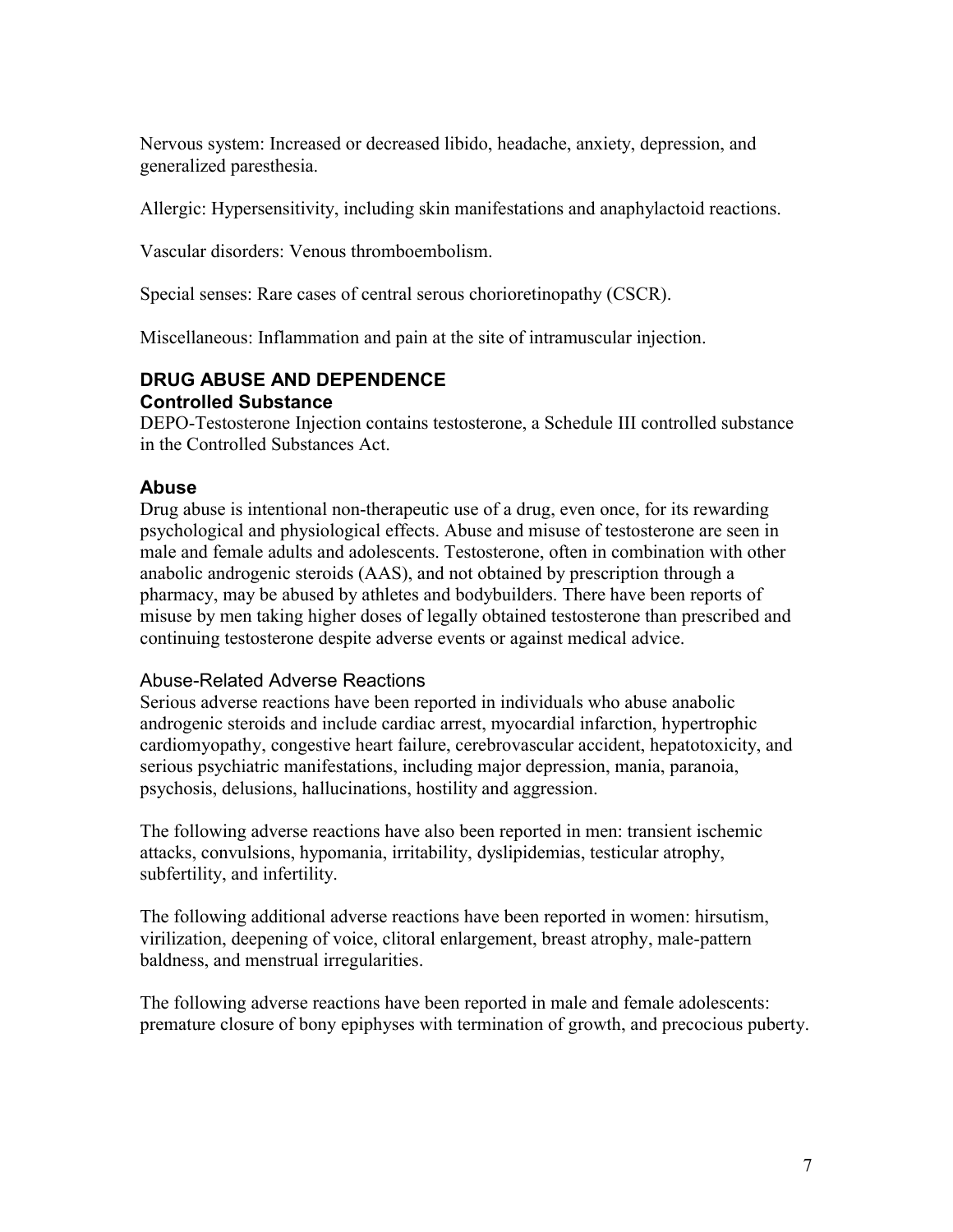Because these reactions are reported voluntarily from a population of uncertain size and may include abuse of other agents, it is not always possible to reliably estimate their frequency or establish a causal relationship to drug exposure.

# **Dependence**

Behaviors Associated with Addiction

Continued abuse of testosterone and other anabolic steroids, leading to addiction is characterized by the following behaviors:

- Taking greater dosages than prescribed
- Continued drug use despite medical and social problems due to drug use
- Spending significant time to obtain the drug when supplies of the drug are interrupted
- Giving a higher priority to drug use than other obligations
- Having difficulty in discontinuing the drug despite desires and attempts to do so
- Experiencing withdrawal symptoms upon abrupt discontinuation of use

Physical dependence is characterized by withdrawal symptoms after abrupt drug discontinuation or a significant dose reduction of a drug. Individuals taking supratherapeutic doses of testosterone may experience withdrawal symptoms lasting for weeks or months which include depressed mood, major depression, fatigue, craving, restlessness, irritability, anorexia, insomnia, decreased libido and hypogonadotropic hypogonadism.

Drug dependence in individuals using approved doses of testosterone for approved indications has not been documented.

# **OVERDOSAGE**

There have been no reports of acute overdosage with the androgens.

# **DOSAGE AND ADMINISTRATION**

Prior to initiating DEPO-Testosterone (testosterone cypionate), confirm the diagnosis of hypogonadism by ensuring that serum testosterone concentrations have been measured in the morning on at least two separate days and that these serum testosterone concentrations are below the normal range.

DEPO-Testosterone Injection is for intramuscular use only.

It should not be given intravenously. Intramuscular injections should be given deep in the gluteal muscle.

The suggested dosage for DEPO-Testosterone Injection varies depending on the age, sex, and diagnosis of the individual patient. Dosage is adjusted according to the patient's response and the appearance of adverse reactions.